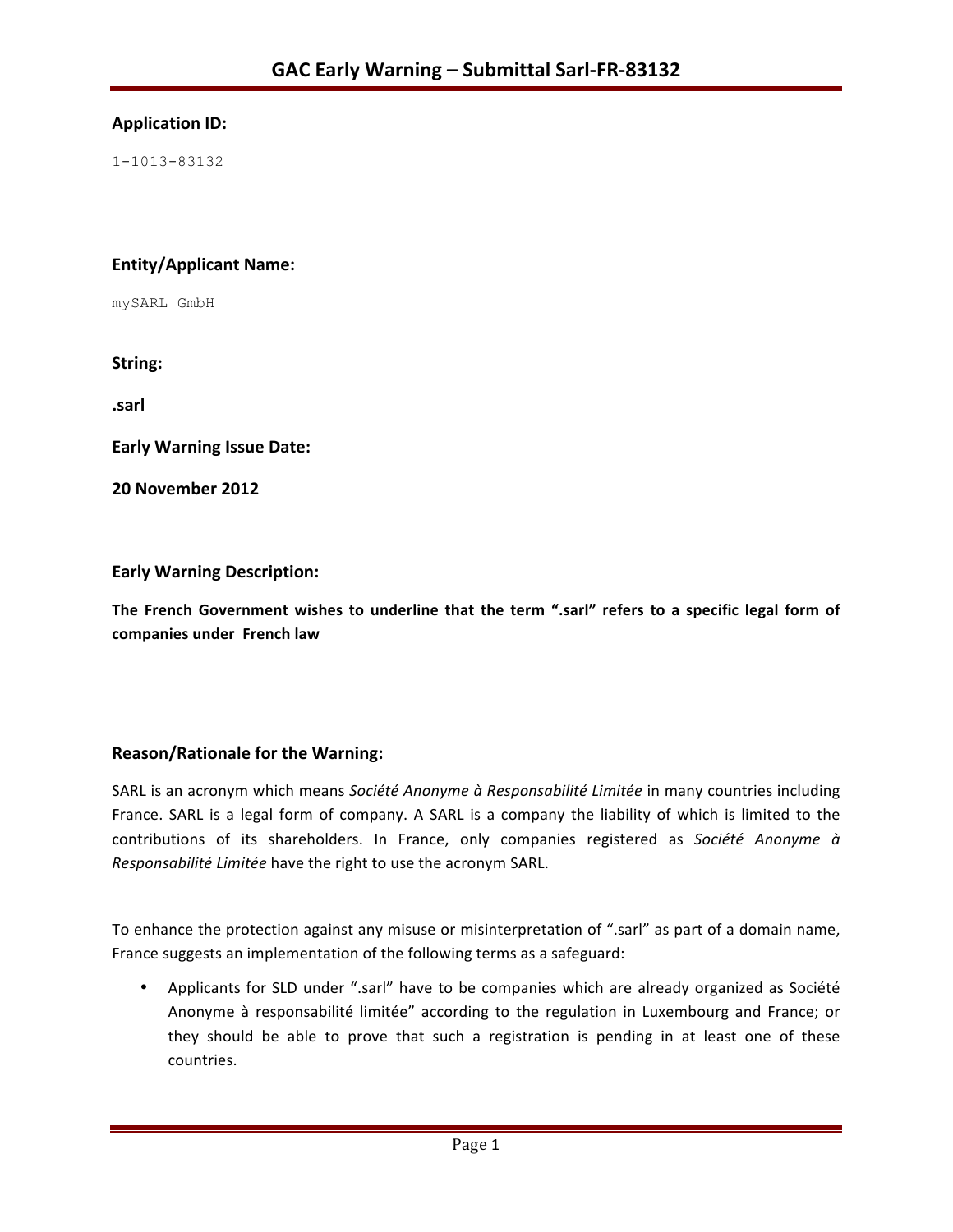• Applicants for SLD under ".sarl" have to prove that they are subject to liability as a SARL by providing a full set of valid documents from their respective jurisdiction.

**Supporting Countries (Optional):** 

**Possible Remediation:**

**Further Notes from GAC (Optional):** 

# **Instructions for Applicant**

## **ICANN** strongly encourages that the applicant work with relevant parties as soon as possible to address the concern voiced in the GAC Early Warning.

Upon receipt of this GAC Early Warning, the applicant has 21 calendar days to inform the GAC and ICANN, through the TLD Application System (TAS), of its decision to either withdraw or continue with the application. If the applicant does not notify the GAC and ICANN within 21 days of receiving the GAC Early Warning of its decision. The application will not move forward with the evaluation process.

#### **Asking questions about your GAC EW**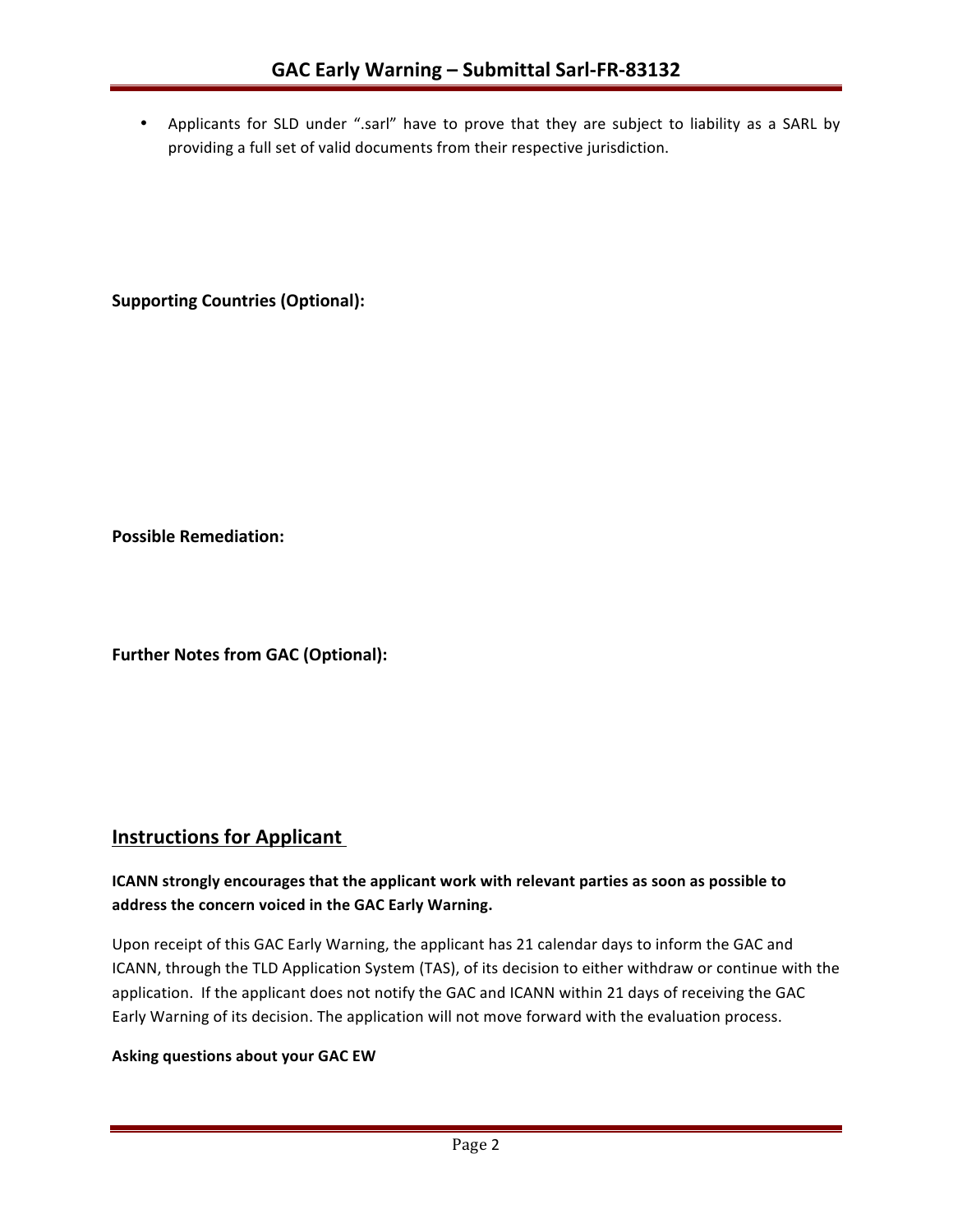If you have questions or need clarification about your GAC Early Warning, please contact {TBD}. As highlighted above, ICANN strong encourages applicant's to contact {TBD} as soon as practical to ensure you are able to move to the next steps within the 21 day allotted time period.

#### **Continuing with your application**

If the applicant chooses to continue then they must complete the "Applicant's Response" section below notifying the GAC of intended actions, including the expected completion date, and remit their response to {need to define where this will be sent} within 21 days. Separately, the applicant must indicate in TAS its intention to continue with their application.

To complete these tasks the applicant must perform the following steps:

- 1. Log into TAS
- 2. Open the GAC Early Warning task
- 3. Click on the "Continue" button
- **4.** Separately, submit the GAC EW with the completed "Applicant Response" section to {TBD }

#### **Withdrawing your application**

Applicants choosing to withdraw must notify ICANN and the GAC within the 21-day window to be eligible for a refund of 80% of the evaluation fee (USD 148,000).

To receive the 80% refund, within 21-days the applicant must perform the following steps:

- 1. Log into TAS
- 2. Open the GAC Early Warning task
- **3.** Click on the "Withdraw" button

#### For questions please contact: gacearlywarning@gac.icann.org

#### **Applicant Response:**